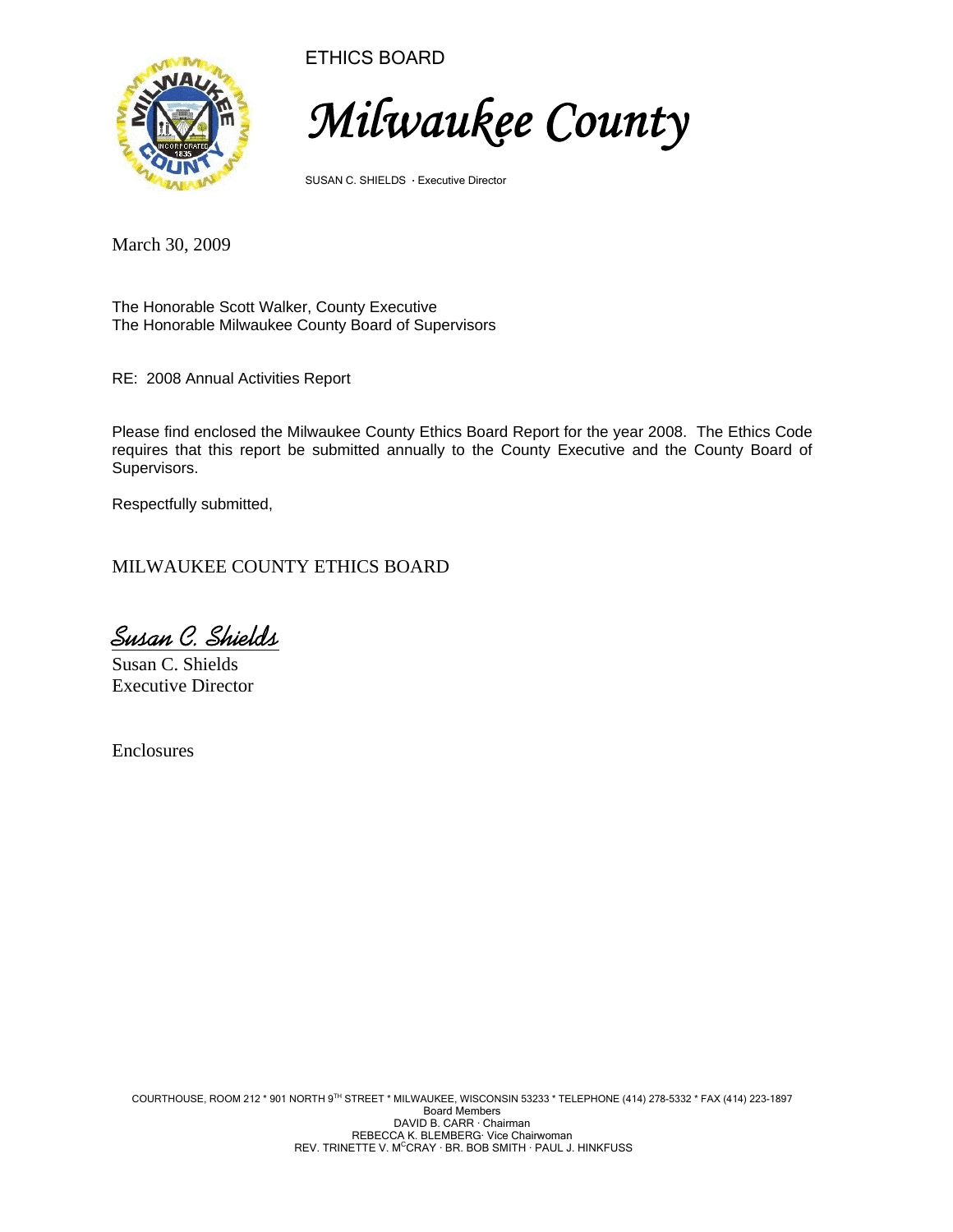## MILWAUKEE COUNTY ETHICS BOARD

### 2008- ANNUAL ACTIVITIES REPORT

## **GENERAL INFORMATION**

#### **ETHICS BOARD MEMBERSHIP TERM**

David B. Carr, Chairman (March 2007 to February 28, 2013)<br>Rebecca K. Blemberg, Vice Chairwoman (March 2006 to February 28, 2012) Rebecca K. Blemberg, Vice Chairwoman Rev. Trinette Vernell McCray-VACANT (February 2004 to February 28, 2010)<br>Brother Bob Smith-Holdover Apptm. (May 2006 to February 28, 2009) Brother Bob Smith-Holdover Apptm.<br>Paul Hinkfuss

 $(March 2008$  to February 28, 2011) Daniel P. Hanley- VACANT (March 2002 to February 28, 2008)

## **EXECUTIVE DIRECTOR**

Ms. Susan C. Shields

## **MAILING ADDRESS**

Milwaukee County Courthouse Room 212 901 North 9th Street Milwaukee, Wisconsin 53233

## **TELEPHONE**

(414) 278-5332

## **STAFF**

Executive Director serving the equivalent of 25% of a full-time position. Administrative Assistant serving the equivalent of 25% of a full-time position.

### **2008 BUDGET**

\$56,996 in the 2008 adopted budget.

### **STATUTORY REFERENCE**

Chapter 9, Milwaukee County General Ordinances, and S. 19.59, Wis. Stats. Chapter 14, Milwaukee County General Ordinances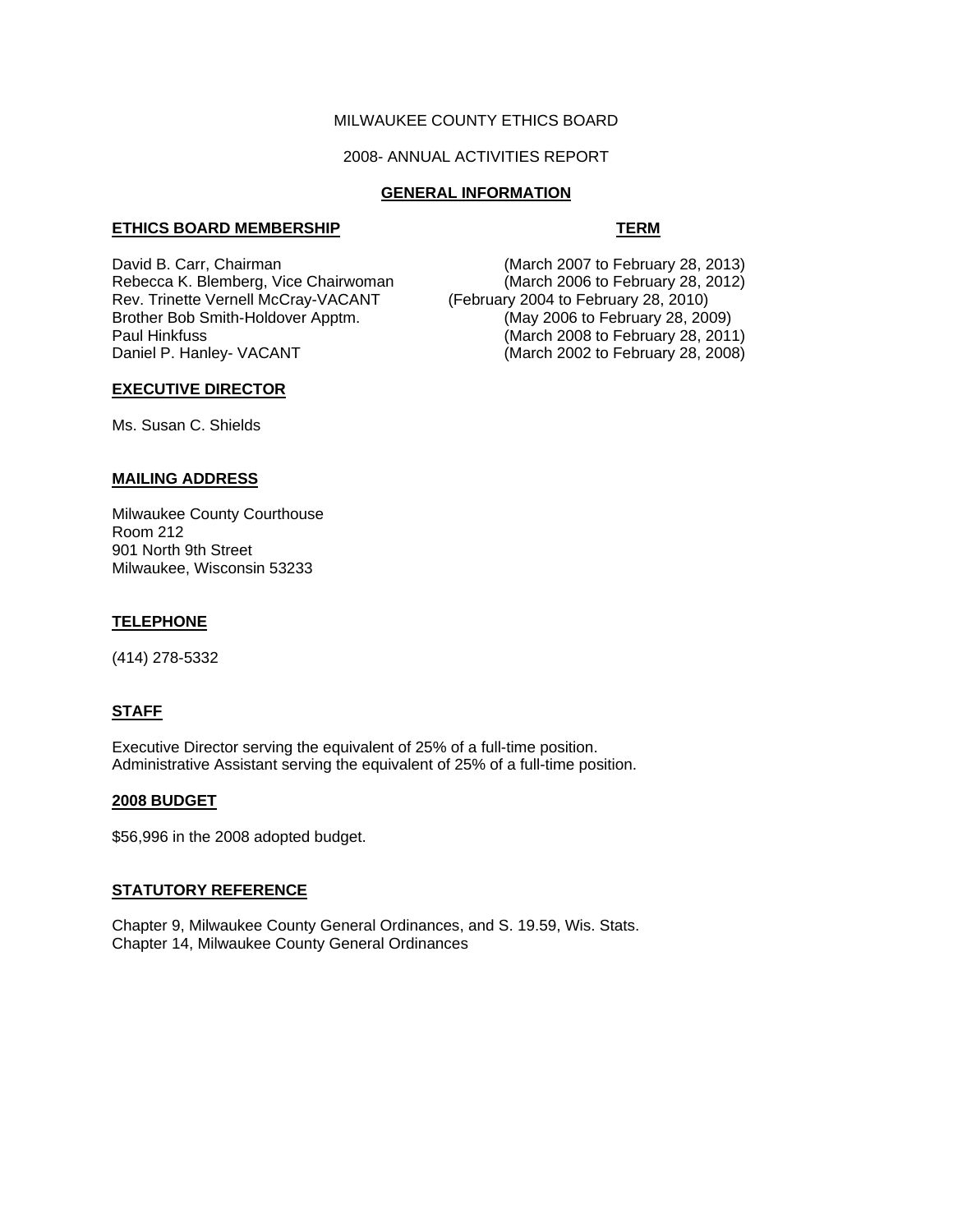#### **HISTORY AND APPLICATION OF THE CODE**

The Ethics Board and the Ethics Code it administers were created in February 1975. The County Board has amended the Code 26 times since its inception. The Code sets forth standards of ethical conduct for all county officials elected or appointed, employees and members of boards and commissions. The Code requires all elected officials of the county, and certain employees whose duties and responsibilities include the awarding and execution of contracts for the purchase of supplies, services, materials, and equipment for or on behalf of Milwaukee County, for the construction of public works or for the sale or leasing of real estate, to identify publicly information about their personal financial interests. These same county officials and employees are also required to file annually a sworn affidavit that they have complied with the provisions of Chapter 9 during each year. It is the intent of the Code that: government decisions and policy be made in the best interests of the people, the community, and the government; public office not be used for personal gain; and the public have confidence in the integrity of the government.

#### **ORGANIZATION**

The Board consists of six members appointed by the County Executive and confirmed by the Milwaukee County Board of Supervisors for staggered six-year terms. An action by the Ethics Board requires an affirmative vote of four members. While serving on the Board, and for one year prior to his/her appointment, no member can be a county public official or employee, or have been a candidate for public office. The County Executive appoints, subject to confirmation by County Board, an Executive Director who performs such duties as the Board assigns, including the duties of overseeing the daily administration of the office.

#### **BOARD RESPONSIBILITIES**

The Ethics Board administers the Code of Ethics written for county officials, employees and members of county boards and commissions, and has three major responsibilities: First, the Board directs persons specified pursuant to the Code, to file with the Board Statements of Economic Interests. These Statements are retained by the Board for public inspection. Second, the Board, upon request, advises any county official or employee or those who do business with county employees on the propriety of matters to which they may become a part, pursuant to the Code. Third, the Board accepts complaints against county officials, employees, or members of county boards and commissions. The Board may conduct a preliminary investigation of such complaints, and make a determination of probable cause of a violation of the Code. If the Ethics Board determines charges should be brought against a county employee or public official, the Board appoints a hearing examiner to conduct a hearing. If a violation of the Code is found by the hearing examiner, the Ethics Board may issue orders which may include a forfeiture up to \$1,000, and/or refer the matter with other recommendations to: the Governor in the case of the County Executive, Sheriff, or Register of Deeds; the Chief Judge to the First Judicial Administrative District of the State of Wisconsin in the case of the Clerk of Circuit Courts; or the County Board in the case of the County Clerk, County Treasurer, or County Supervisor.

#### **INTERAGENCY RELATIONSHIPS**

The Board works with the **Executive Branch**, the **Legislative Branch**, the **offices of the constitutionally-elected officials** of county government, and with **all the departments of Milwaukee County government** in receiving financial disclosure statements, the filing of sworn Affidavits of Code compliance, and in enforcing specified standards of conduct, pursuant to the Code of Ethics. **Members of boards and commissions**, while governed by the Code's standards of conduct, are not initially required to file Statements of Economic Interests nor sworn Affidavits of Code compliance unless in a specific instance a board or commission member is required to do so as a result of a finding of probable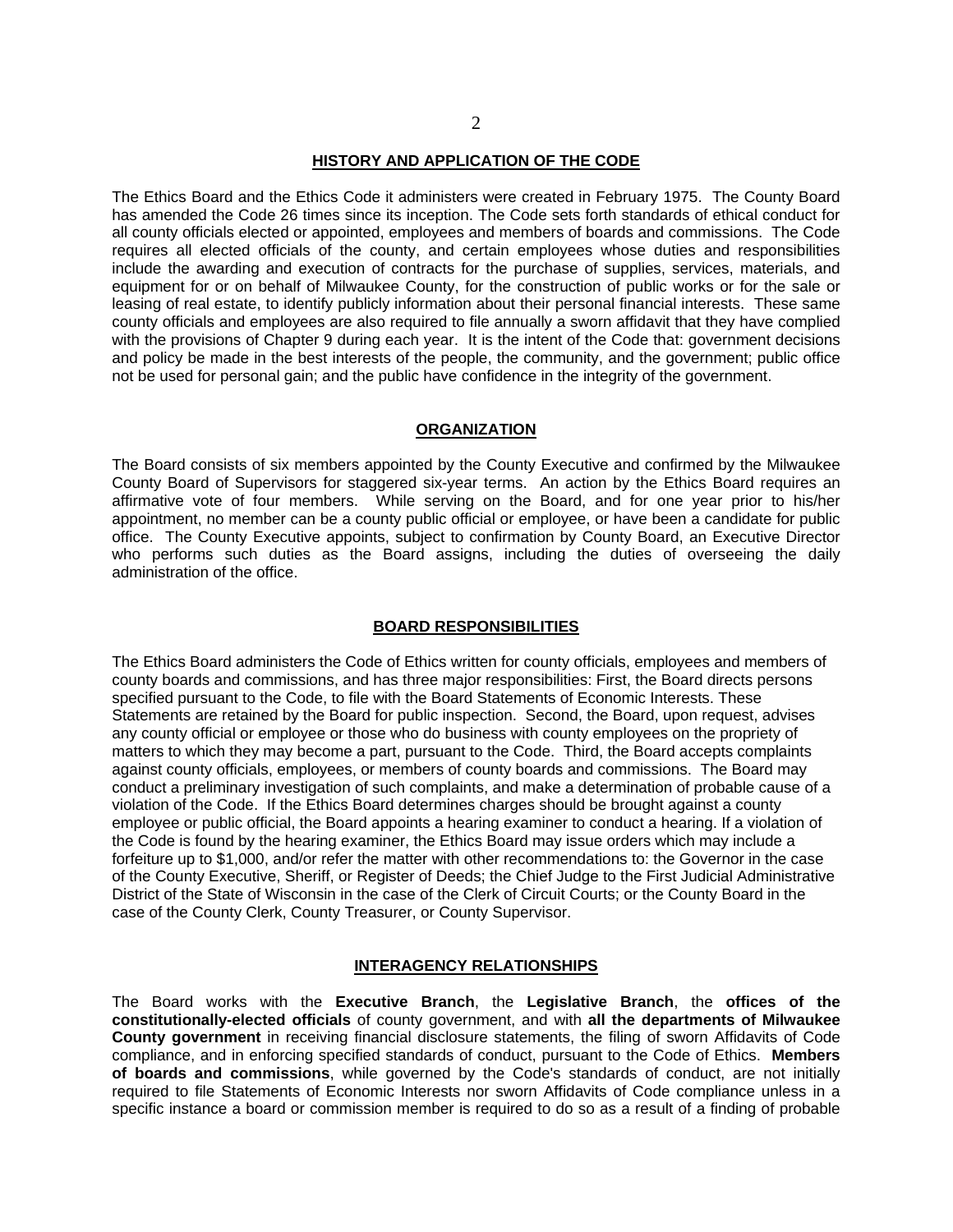cause resulting from an investigation by the Ethics Board. The filed Statements of Economic Interests by **candidates to elected offices** are initially filed with the Election Commission and subsequently are submitted to the Ethics Board for permanent filing. On December 11, 1975, the Honorable County Board of Supervisors adopted a Resolution that copies of proposed amendments to the Code of Ethics be submitted to the Ethics Board at the time any such referrals are made to the **Judiciary Committee** by the Board of Supervisors and, further, that the Ethics Board be given an opportunity to be heard by the Judiciary Committee when the matter appears on the agenda of that committee. The Ethics Board has responded to requests for reviews, comments, and guidelines relating to potential conflicts of interest of specific practices relating to matters under consideration before the **Purchasing Standardization Committee**, the **Audit Committee**, **and other committees of the County Board**. For legal opinions, the Board generally seeks the services of **Corporation Counsel**. However, in instances where a conflict of interest may develop or exist, the Ethics Board has in its budget an allowance to obtain independent legal counsel for specific situations at the discretion of the Board. Corporation Counsel's legal opinions address whether the law applies to a set of facts, that is, whether or not the law is controlling to a specific set of facts. It remains the province of the Ethics Board to determine whether or not specific facts constitute probable cause of a violation of the Ethics Code. At the invitation of the Ethics Board, a staff attorney of the Corporation Counsel attends all regular meetings of the Board. In conducting an investigation, the Board has sought the assistance of the **Department of Audit** and the **Detective Division of the Sheriff's Department** and has consulted with the **District Attorney's office** on charges relating to the violation of other related statutes. Effective July 2008, the Ethics Board files a copy of all verified complaints and investigation requests with the **District Attorney's Office** and delays further action if so requested by the **District Attorney**. After a determination by the hearing examiner that a violation of the Code exists the Ethics Board contacts the county employee's **appointing authority** or, in the case of various elected officials of the county, the **Governor**, the **Chief Judge**, or the **County Board of Supervisors**, pursuant to s. 9.13, County General Ordinances. Annually, along with all other funded departments in the county, the Ethics Board presents its operating budget to the **County Executive** and appears before the **Finance Committee** of the County Board seeking County Board appropriations for its operation.

#### **BOARD OPERATIONS**

During the 12 months covered by this report (calendar year 2008), the Ethics Board met four times pursuant to county ordinance for the purpose of carrying out the Board's assigned duties and responsibilities. The meetings were preceded by public announcements of the time, place and matters to be discussed. Although requests for confidential written advice and investigations must, as a matter of ordinance, be held in closed session, the Board gives public notice of the time, place, and general subject of its closed sessions in conformance with the State Open Meeting law. All other items of the meeting agenda are held in public session.

#### **SELECTED STATISTICS**

| <b>Statements of Economic Interests</b> | 2006         | 2007 | 2008     |
|-----------------------------------------|--------------|------|----------|
| Persons required to file Statement      | 315          | 305  | 307      |
| Delinquent filing of Statements         | $\mathbf{U}$ |      | $\Omega$ |
| Requests for review of Statements       |              |      |          |
| by public, auditors, or press           | 59           | 62   | 103.     |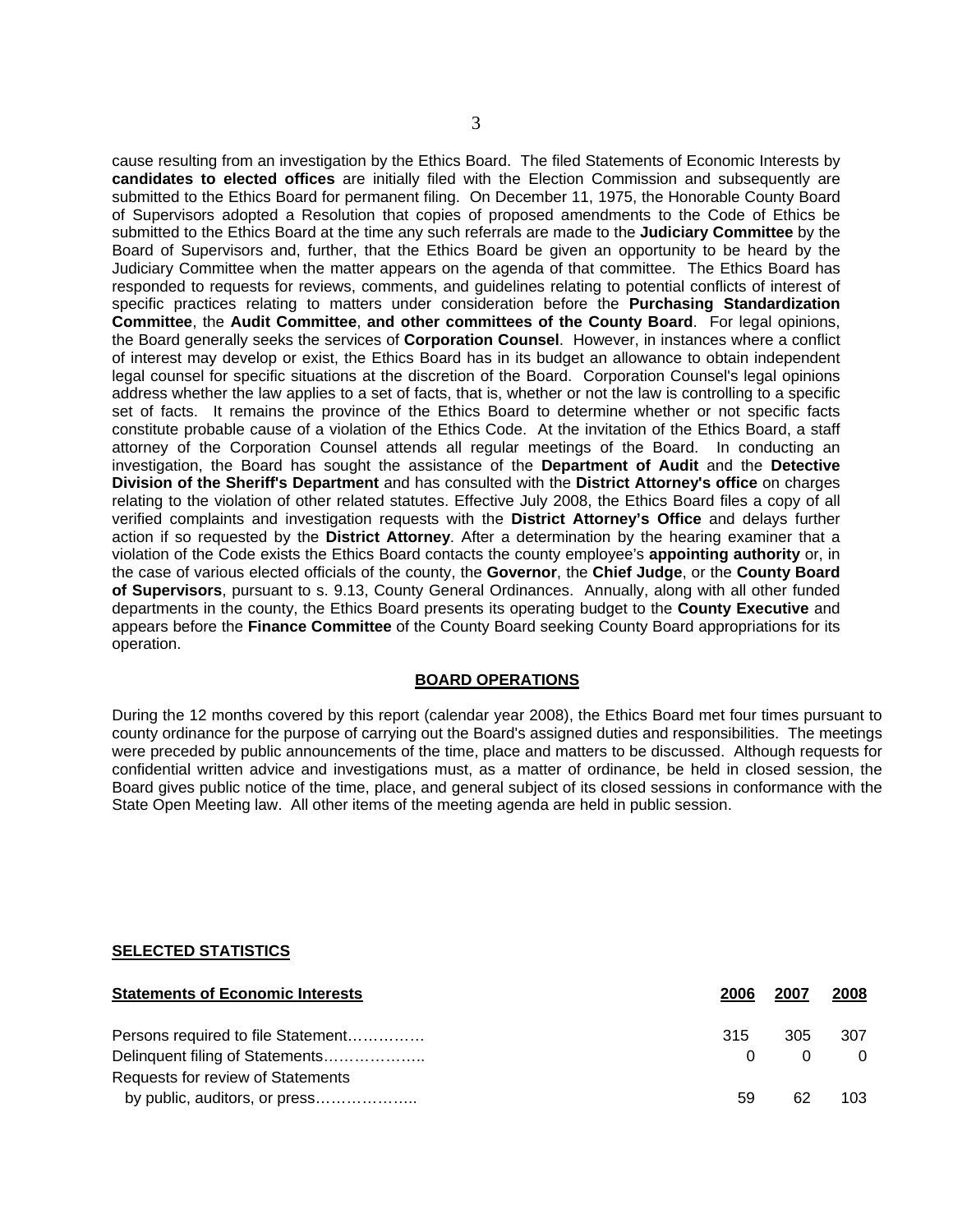## **Requests for Advice by Persons Subject to the Code**

| Oral requests with oral responses<br>Formal requests with written responses | 42<br>5 | 29 | 32<br>$\mathcal{P}$ |
|-----------------------------------------------------------------------------|---------|----|---------------------|
| <b>Complaints and Investigations</b>                                        |         |    |                     |
|                                                                             | 8       |    |                     |
| Formal verified complaints                                                  | 0       | 0  | $\Omega$            |
| Complaints giving rise to formal investigations                             | 0       | 0  | $\Omega$            |
|                                                                             |         |    | $\Omega$            |

## **FINANCIAL DISCLOSURE**

One of the Board's principal duties is to administer the financial disclosure provisions of the Code of Ethics. In this reporting period, the Board has received and maintains 307 Statements on file. This number includes the County Executive, members of the Board of Supervisors, all elected constitutional officers, employees whose job description includes considerable responsibility in the process of purchasing on behalf of the county, and candidates who ran for county elected offices. Required disclosures on the Statements include:

- 1. OFFICES AND DIRECTORSHIPS. The identity of any organization in which the person who is required to file is an officer, director, or holds a position. Reporting exceptions are positions held in charitable, religious, and educational organizations not doing business with Milwaukee County.
- 2. SECURITIES. The identity of any business organization, municipal or other corporation in which the person required to file owns securities having a value of \$5,000 or more or an interest of 10% or more in such business.
- 3. CREDITORS. The identity of any creditor to whom the person required to file owes \$5,000 or more, and the amount owed.
- 4. REAL PROPERTY. The identity of any real property located in Milwaukee County or a contiguous county in which the person required to file holds an interest valued at \$5,000 or more. Exceptions for reporting are one's own principal residence and any property in which the pro rata share held by the person reporting is less than 10% of the outstanding shares on the real property.
- 5. TRANSFERS. The identity of the type and amount of any securities or real property valued in excess of \$5,000, or 10% of the business or property which the person required to file has transferred his/her ownership to any member of his/her immediate family within two calendar years.

All persons required to file in the year 2008 did so in a timely fashion.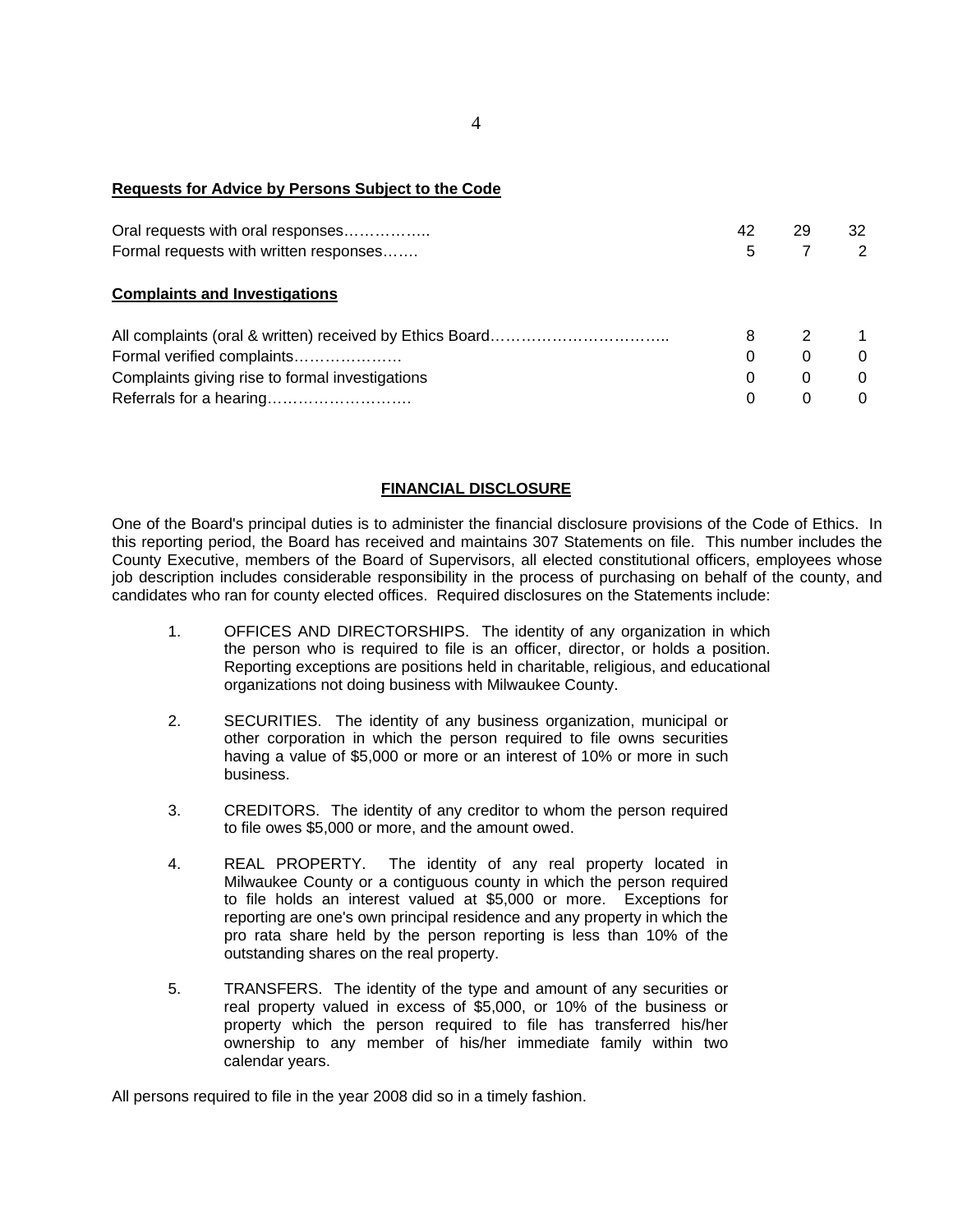On December 18, 1996, the Ethics Board adopted a policy regarding the standard determining "real estate value" which is: "Value" shall be defined as the last assessment for real estate property tax purposes which has been issued by the public official responsible to assess property valuation for real estate tax purposes. The tax assessment shall be conclusive evidence of the "value" of said real estate unless a challenge to said assessment has been filed by the declarant at the time of the submission of the Statement of Economic Interests.

#### **EXAMINATION OF STATEMENTS OF ECONOMIC INTERESTS**

Every Statement submitted is reviewed by a member of the staff and has been reviewed by members of the Ethics Board in the past. The Board has changed its policy of having Ethics Board members review the Statements of Economic Interests in 2008 and reviews are now made by staff. Any serious discrepancies are brought to the attention of the Ethics Board for review. Whenever inconsistencies are identified during the review process, additional information may be required from the declarant to bring the Statement into conformity with the law.

All filed Statements are open to public inspection at the Board's office during regular business hours. In this reporting period, 103 requests were made to examine filed Statements. Following a policy of the Ethics Board, requests to examine are made in writing, and persons whose Statements are examined are so notified with the identity of the person requesting inspection.

#### **ANNUAL AFFIDAVIT**

Every person required to file a Statement of Economic Interests is also required to file annually a sworn affidavit attesting that the Code has been read and understood, and that they have complied with the provisions of the county's Ethics Code.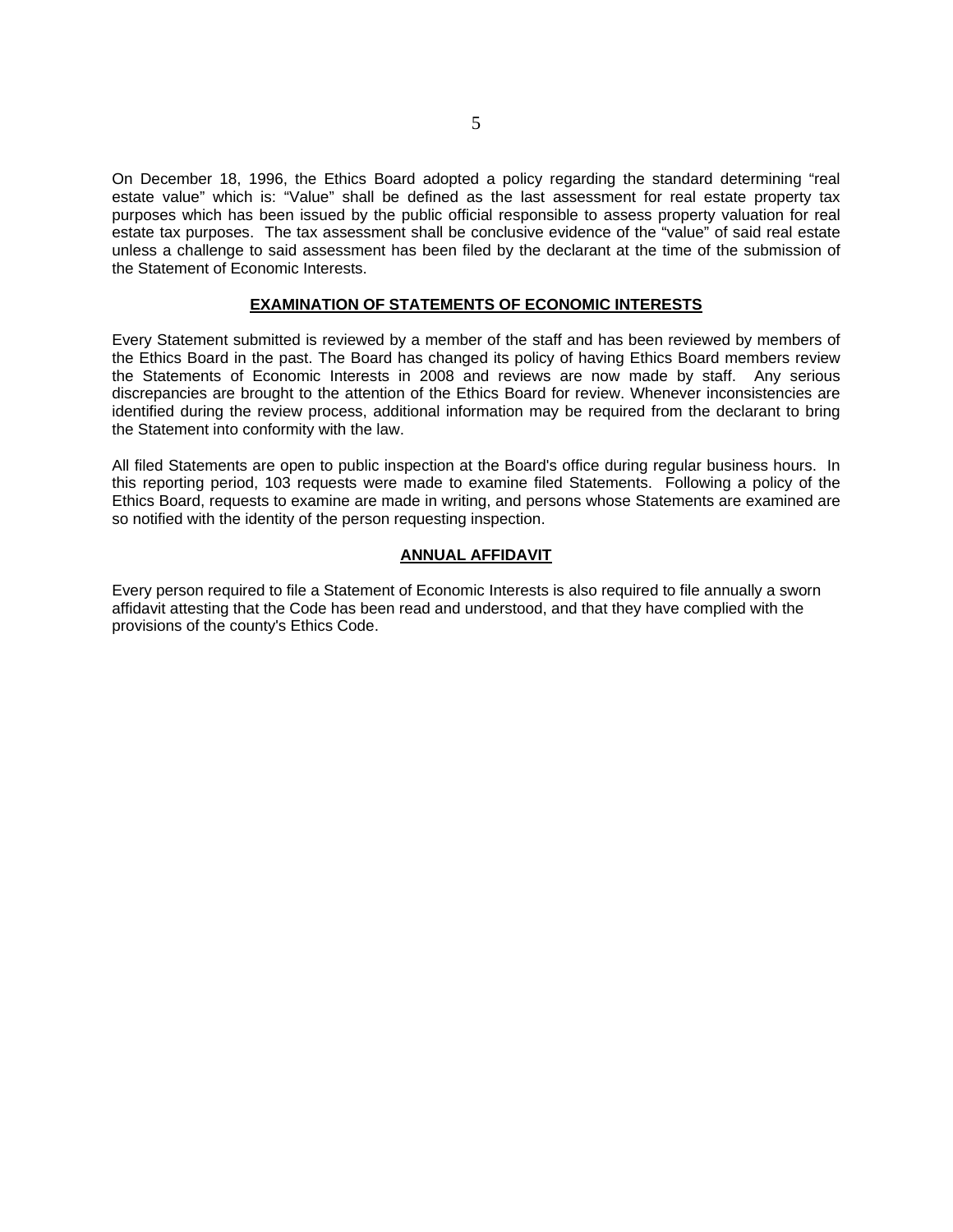#### **STANDARDS OF CONDUCT**

The Code of Ethics for county officials and employees provides:

- A. **NO FINANCIAL GAIN OR ANYTHING OF SUBSTANTIAL VALUE.** Except as otherwise provided or approved by the County Board, no county public official or employee shall use his/her public position or office to obtain financial gain or anything of substantial value for the private benefit of himself/herself or his/her immediate family, or for an organization with which he/she is associated. 9.05(2)(a)
- B. **NO PERSON MAY OFFER ANYTHING OF VALUE.** No person shall offer to give to any public official or employee, directly or indirectly, and no public official or employee shall solicit or accept from any person, directly or indirectly, anything of value if it could reasonably be expected to influence the public official's or employee's vote, official actions or judgment, or could reasonably be considered as a reward for any official action or inaction on the part of the public official or employee. 9.05(2)(b)
- C. **NO SUBSTANTIAL INTEREST OR BENEFIT.** No public official or employee may:
	- 1. **Take any official action** substantially affecting a matter in which the public official, employee, a member of his/her immediate family, or an organization with which the public official or employee is associated has a substantial financial interest. 9.05(2)(c)1
	- 2. **Use his/her office or position** in a way that produces or assists in the production of a substantial benefit, direct or indirect, for the public official, employee, members of the public official's or employee's immediate family either separately or together, or an organization with which the public official or employee is associated. (9.05(2)(c)2
- D. **NO DISCLOSURE OF PRIVILEGED INFORMATION.** No county public official or employee shall use or disclose privileged information gained in the course of, or by reason of, his/her position or activities which in any way could result in financial gain for himself/herself or for any other person. 9.05(2)(d)
- E. **NO USE OF PUBLIC POSITION TO INFLUENCE OR GAIN UNLAWFUL BENEFITS.** No county public official or employee shall use or attempt to use his/her public position to influence or gain unlawful benefits, advantages, or privileges for himself/herself or others. 9.05(2)(e)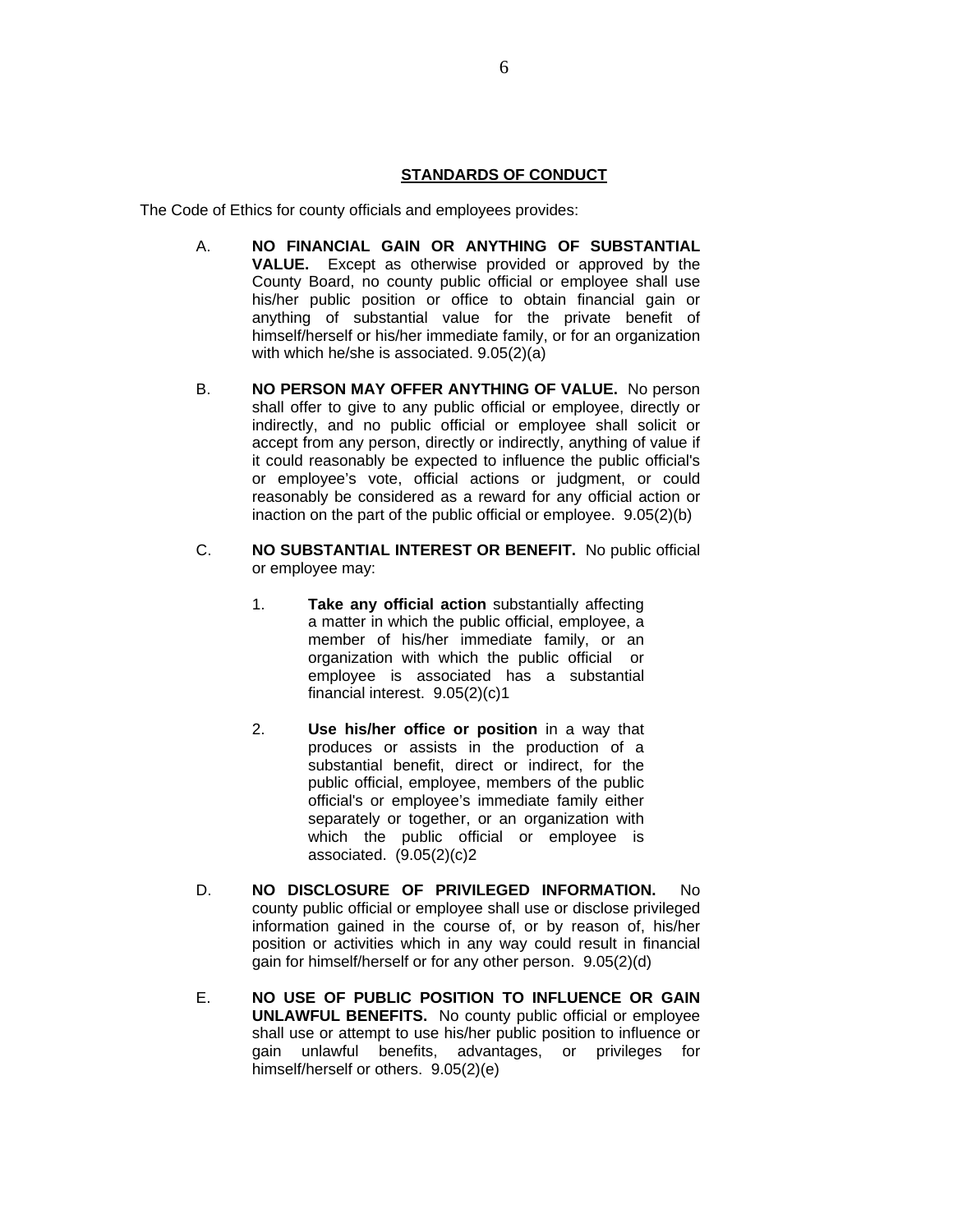- F. **NO OFFER OR GIFTS OR ANYTHING OF VALUE**. No county public official shall offer or give anything of value to a member or employee of a county department or entity, while that member or employee is associated with the county department or entity, and no member or employee of a department shall solicit or accept from any such person, anything of value from a county official or employee 9.05(2)(f)
- G. **LIMITS ON CONTRACTS WITH COUNTY.** No county public official or employee and no business with which he/she or his/her spouse has a significant fiduciary relationship or organization shall enter into any contract with the county unless that contract has been awarded through a process of public notice and competitive bidding in conformity with applicable federal and state statutes and county ordinances.  $9.05(2)(q)$
- H. **LIMITS ON LEASE OF REAL ESTATE WITH COUNTY.** No county public official or employee and no business in which that county public official or employee has a ten (10) percent or greater interest shall enter into a lease of real property with the county, except that the county board, upon a publicly filed and considered request, shall waive this subsection when it is in the best interests of the county. 9.05(2)(h)
- I. **NO LIMITS ON LAWFUL PAYMENTS**. Paragraph (c) does not prohibit an elected official from taking any action concerning lawful payment of salaries or employee benefits or reimbursement of actual and necessary expenses or prohibit an elected official from taking an official action with respect to any proposal to modify a county ordinance. 9.05 (2)(i)
- J. **NO SOLICITATION OF AT-WILL EMPLOYEES.** No elected county official shall knowingly solicit a campaign contribution from any "at will employee" defined as an employee who is not under union or labor contract with the county, who is hired for an indefinite term or who is under an independent contract with the county or its subparts or who can be discharged for any nondiscriminatory reason. 9.05 (2)(j)
- K. **NO CAMPAIGN CONTRIBUTIONS TO COUNTY OFFICIALS WITH APPROVAL AUTHORITY.** No person(s) with a personal financial interest in the approval or denial of a contract or proposal being considered by a county department or with an agency funded and regulated by a county department, shall make a campaign contribution to any county elected official who has approval authority over that contract or proposal during its consideration. Contract or proposal consideration shall begin when a contract or proposal is submitted directly to a county department or to an agency funded or regulated by a county department until the contract or proposal has reached final disposition, including adoption, county executive action, proceedings on veto (if necessary) or departmental approval. This provision does not apply to those items covered by Section 9.14 unless an acceptance by an elected official would conflict with this section. The language in section 9.05(2)(k) shall be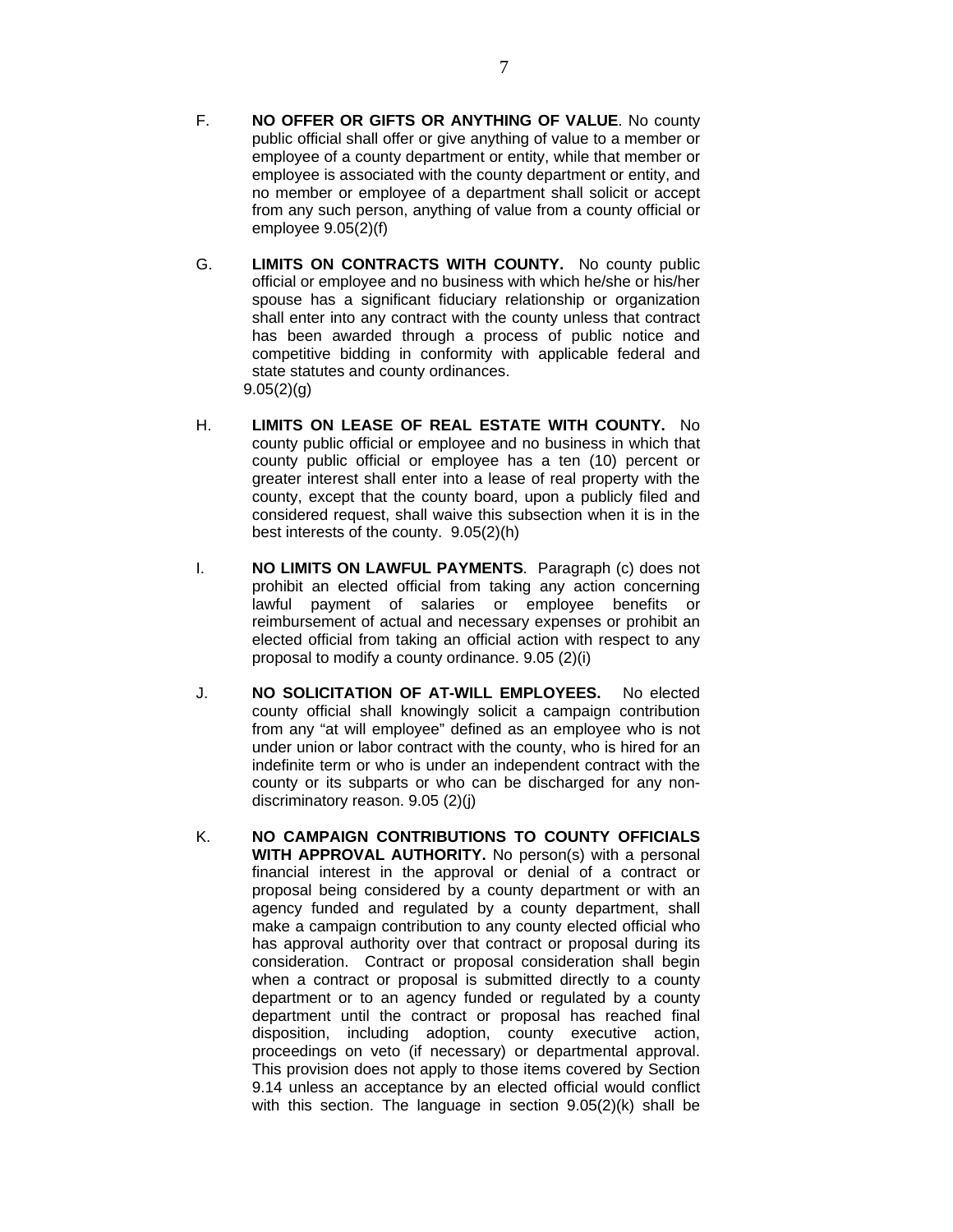included in all Requests for Proposals and bid documents.  $9.05(2)(k)$ 

**L. LIMITS ON HONORARIUMS FEES OR EXPENSES.** No county public official or employee shall accept or solicit an honorariums, fees or expense reimbursements, except in accordance with section 9.14.

The foregoing prohibitions in Section 9.05 are not to be construed to prohibit a County Board Supervisor from making inquiries for information on behalf of or representing a person before any county board, commission, or department in discharge of his/her official duties.

# **LIMITS ON CONTACT AFTER LEAVING COUNTY SERVICE**

Former county officials and employees cannot communicate with the county department with which they were formerly associated as a paid representative for 12 months after leaving public office or county service. 9.05(3)(a)

Former county officials and employees cannot for 12 months after leaving public office or county service, for compensation, represent any person other than the county in connection with any judicial or quasi judicial proceeding, application, contract, claim, or charge in which the individual was personally and substantially involved as a county public official or employee. 9.05(3)(b)

The Ethics Board will accept and review written requests for exemption from these prohibitions.

## **LIMITS ON POLITICAL ACTIVITY**

Effective July 17, 2008, County public officials and employees are prohibited from wearing or displaying any campaign material, distributing any campaign literature, soliciting contributions for any candidate, engaging in political campaign activities for any candidate or circulating nomination papers for elected office at his or her place of employment while engaged in his or her official duties shall, for the apparent purpose of seeking to elect or defeat a person seeking elective office. 9.06(1)

County public officials and employees are prohibited from coercing or attempting to coerce contributions or services from subordinate employees in support of a political party or a candidate for elective office or for or against a referendum position, or retaliating against or rewarding an employee for refraining from participating in any political activity. 9.06(2)

County public officials and employees are prohibited from promising an appointment to any county position as an apparent reward for any political activity. 9.06(3)

## **REQUESTS FOR ADVICE**

Anyone subject to this Ethics Code may request of the Ethics Board written advice regarding the propriety of any matter to which he or she is or may become a party. All requests for advisory opinions are confidential unless the privilege of confidentiality is expressly waived by the requestor. In 2008, 32 oral requests for advice were made by county officials and employees,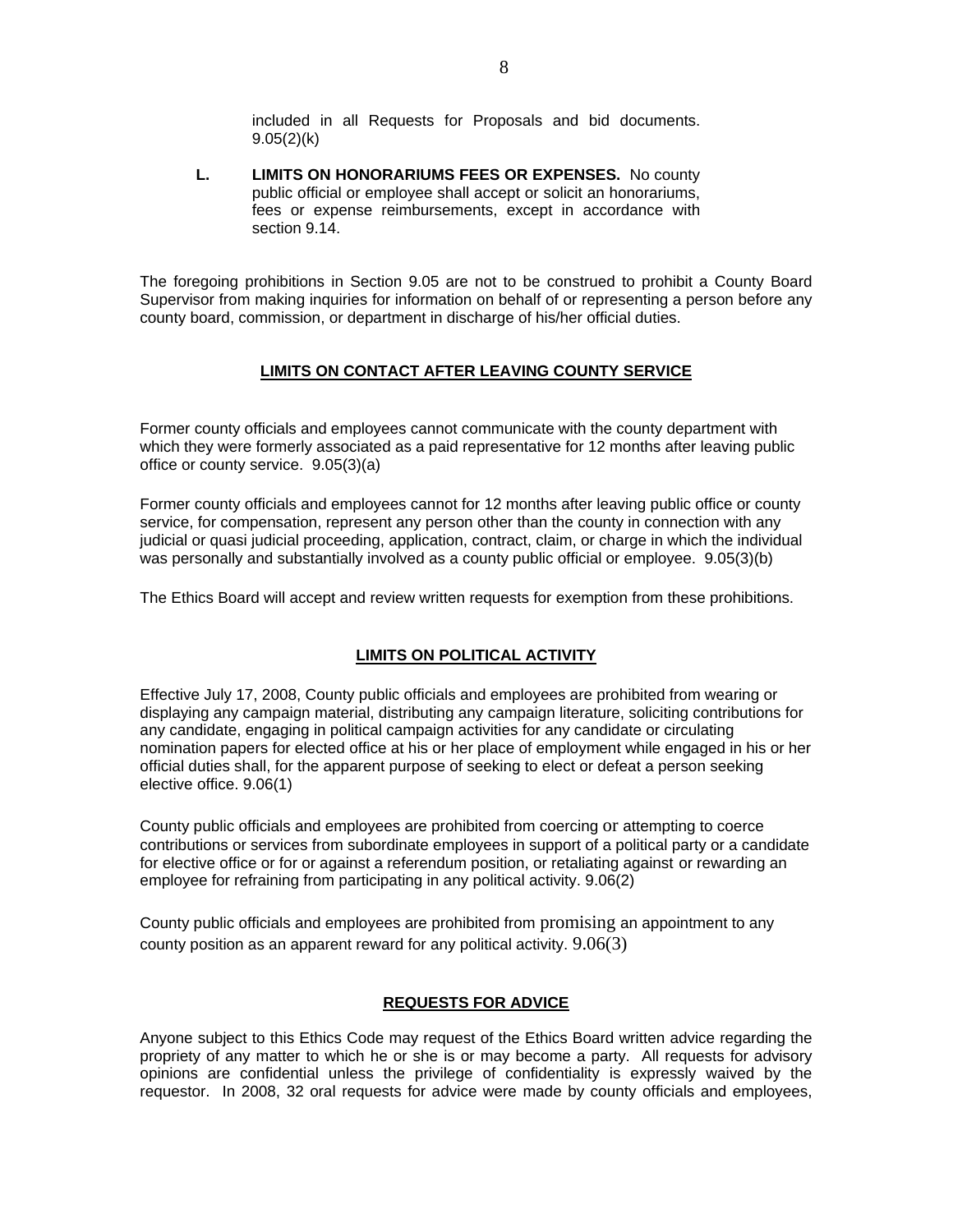which requests were satisfied simply by an explanation of the language in the written Code. There were two written requests for advice.

The Ethics Board, directly or through its executive director, received and responded to a number of inquiries from other government units, the press and citizens, regarding the applicability, contents and procedures relating to the Ethics Code.

## **COMPLAINTS AND INVESTIGATIONS**

Pursuant to the Code, the Board accepts verified complaints of alleged violations of the Ethics Code. During this reporting period, the Board reviewed no written or verified complaints of alleged violations of the Ethics Code by a County official or employee. One complaint of a lobbying violation was investigated, but no further action was taken. One lobbying violation was pursued in circuit court to recoup penalties related to the late filing of a lobbyist report.

#### **COMMENTS AND INTERPRETATIONS ON SELECTED SECTIONS OF THE ETHICS CODE**

## **THE PROPRIETY OF OUTSIDE EMPLOYMENT**

Section 9.05(1), County General Ordinances, does not preclude any county elected official or employee from accepting other employment or following another pursuit which in no way interferes with the full and faithful discharge of their duties to the County. The Ethics Board reiterated that all County officials and employees should conduct themselves in a manner and exercise their judgment to reinforce the principle that the appearance of impropriety sometimes may be worse than the impropriety itself. The use of County salaried time and other County resources, such as facilities, supplies, and services, for personal or private gain, not available to all citizens, is prohibited.

## **COUNTY EMPLOYES REQUIRED TO FILE A FINANCIAL DISCLOSURE**

Section 9.03(1), County General Ordinances, applies to all County employees whose job duties include the responsibility of writing specifications and/or contain any decision-making capacity relating to the amending or execution of purchase contracts on behalf of the County. (Corporation Counsel opinion of January 30, 1981) Each department head is required to indicate annually to the Ethics Board which subordinates they believe perform assignments within the above purchasing description. The Board has determined that these designations by the department head are not controlling. After a review of these lists, the Board sends a directive to all employees who are required to file their annual Statement of Economic Interests and their accompanying Affidavit of compliance to the Code. The Ethics Board is ultimately responsible to determine who should file. Failure to file after being directed to do so by the Ethics Board could subject that employee to the sanctions of s. 9.03(4), which provides in part: "...no person...may receive his/her salary..." after failing to file.

### **DUAL BOARD MEMBERSHIP ON BOARDS AND COMMISSIONS**

On December 18, 1996, the Ethics Board adopted the State of Wisconsin Ethics Board interpretation of the words "associated" and "organization relative to dual membership on boards and commissions.

The State Ethics Board stated in an opinion that a county official who was appointed pursuant to a state statute or a county ordinance or resolution, was representing the county's interests on that board and, therefore, was not "associated" with the organization. The elected official serves in a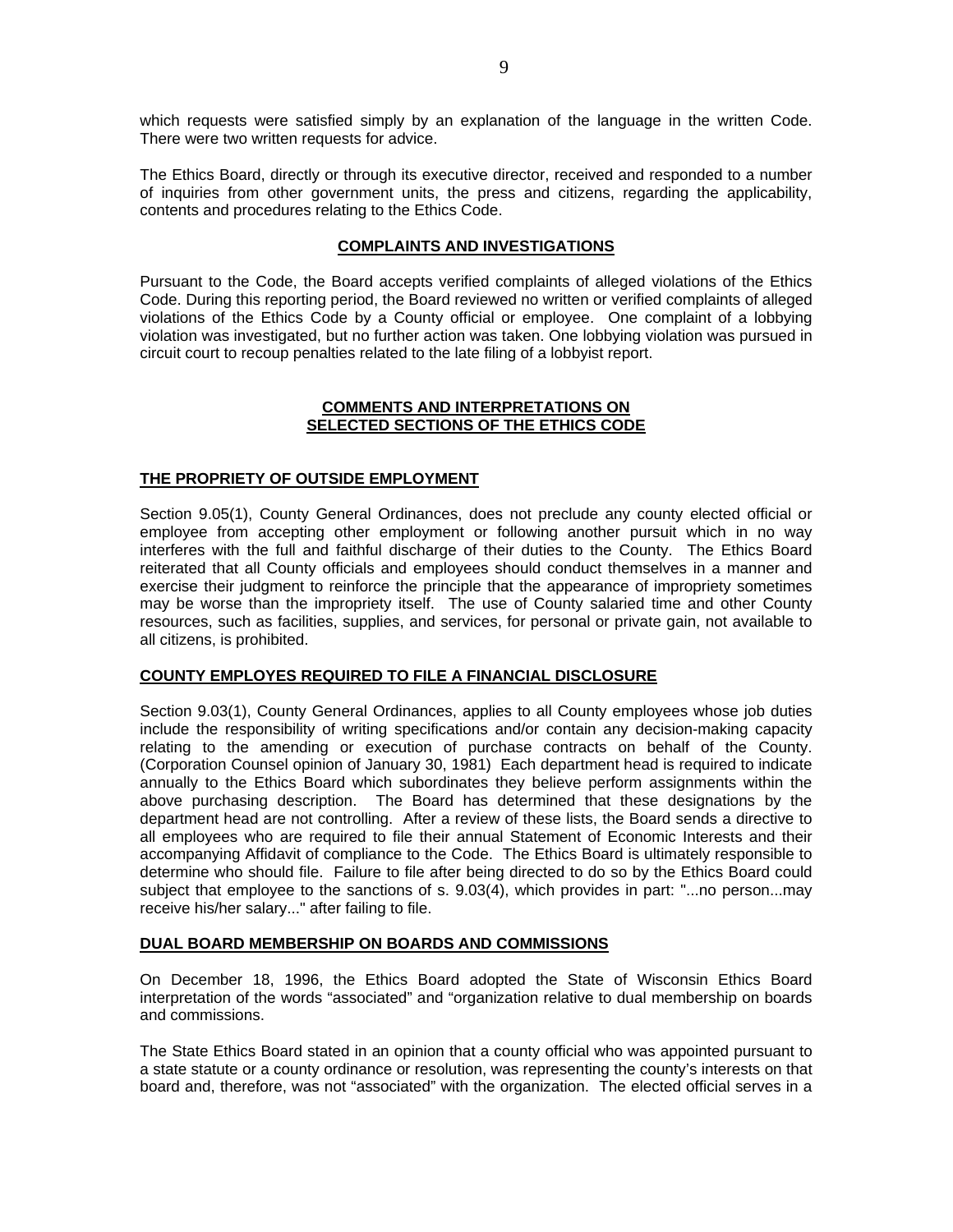representative capacity, not an individual one, and protects the county's interests, and is not simply serving the organization.

The State Ethics Board opinion re-affirmed the County Ethics Board's earlier position of February 19, 1996, that, unless otherwise specified by law, a county official may not simultaneously be an officer or director of a private organization (in a capacity other than as a representative of the county's interests) and 1) take official action substantially affecting the organization or 2) use his or her public office to produce a substantial benefit for the organization.

# **CAMPAIGN SOLICITATION OF AT- WILL EMPLOYEES PROHIBITED**

On December 18, 2003 the County Board of supervisors adopted File No. 03-591 an ordinance amendment to Chapter 9, which prohibits elected County officials from soliciting campaign contributions from "at-will" County employees.

# **CAMPAIGN CONTRIBUTIONS BY CONTRACTORS RESTRICTED**

On March 18, 2004 the County Board of Supervisors adopted File No. 03-593, an ordinance amendment to Chapter 9 which prohibits a person(s) with a personal financial interest in the approval or denial of a contract being considered by a County department or with an agency funded and regulated by a County department from making a campaign contribution to any elected County official who has approval authority during the contract's consideration.

## **ETHICS CODE OMNIBUS AMENDMENTS 2004**

On December 16, 2004 the County Board of Supervisors adopted File No. 04-191, an ordinance amendment to Chapter 9 which updated the code; provided a new designation of "appointed official;" required Pension Board members to file quarterly and elected officials to file semiannually, and Ethics Board and Election Commission members to file reports; provided penalties for failure to report receipt of honorariums; placed a limitation on lobbying by former county officials and employees; and more clearly identified the process for the appointment of an independent fact finder.

## **REVISIONS TO CHAPTER 14 MCGO CONCERNING LOBBYING ACTIVITIES**

In September 2004, the County Board of Supervisors adopted Resolution, File No. 04-365, directing revisions to Chapter 14, MCGO, regarding the regulation of lobbying. The changes were to: establish reasonable registration requirements to identify lobbyists and principals who seek to influence legislative or administrative actions; require lobbyists and their principals to submit a detailed description of the nature of lobbying efforts; require lobbyists and their principals to submit expense statements that accurately describe the financial value of the lobbying effort including expenses and pro-rated salaries or fees of lobbyists and principals involved in the effort; establish a reasonable system of enforcement and sanctions for violations; and revise the existing registration fee structure for lobbyists and create a fee structure for principals. The Ethics Board was given responsibility for prescribing forms and instructions for preparing and filing registration applications and expense statements and for preparing a manual on the uniform method of accounting and

reporting for persons required to provide information or to file statements. The Ethics Board was directed to establish rules to enforce the various provisions of the lobbying chapter, including a schedule of sanctions and forfeitures pursuant to Section 14.11 MCGO and could now levy sanctions and penalties. These provisions went into effect as of January 1, 2006.

In 2006, the Ethics Board approved the forms to be used in registering lobbyists and adopted a schedule of sanctions and forfeitures pursuant to Section 14.11, MCGO. A lobbyist manual is